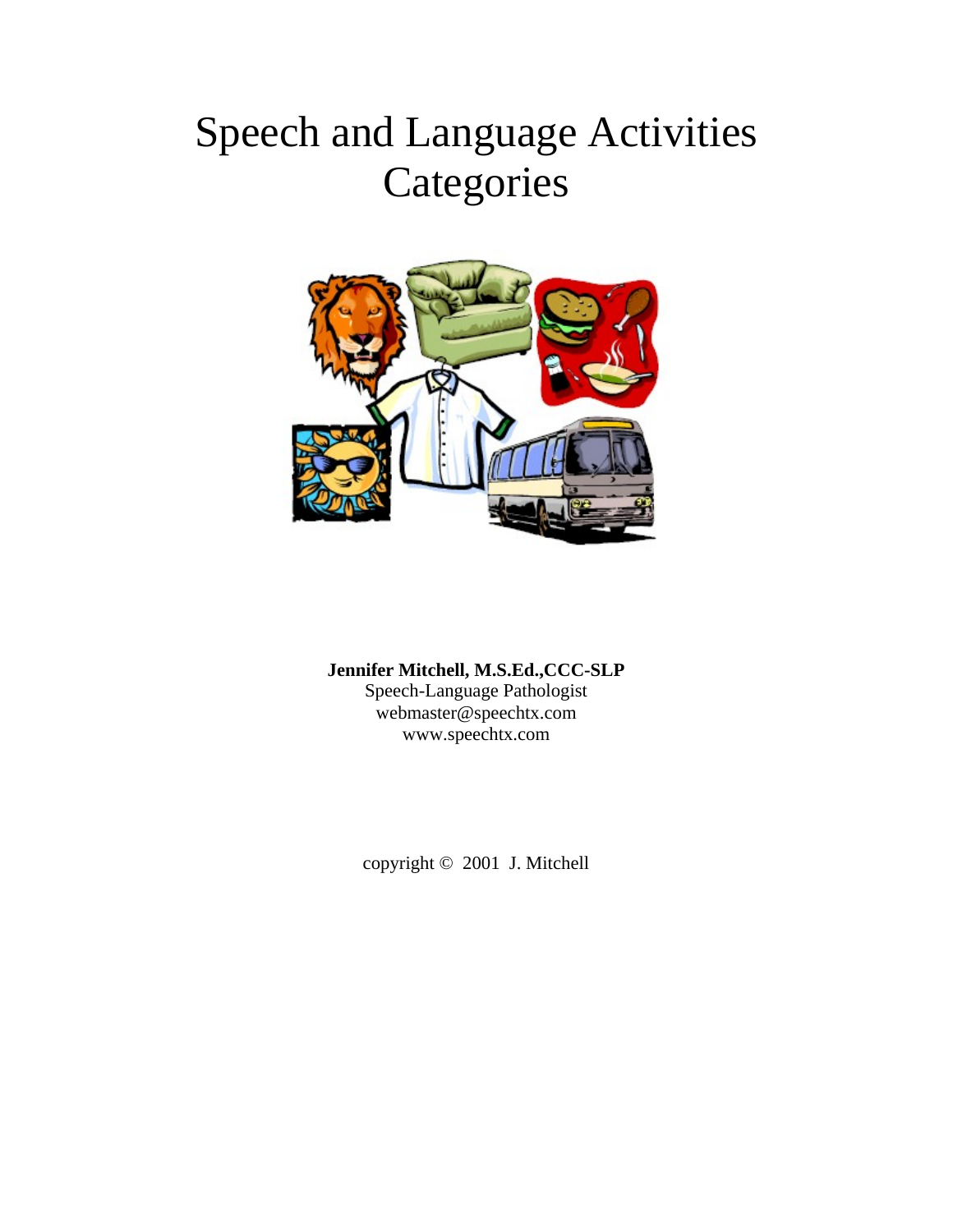#### Printing Instructions

If you press the Print button, you will print up all eleven pages of this document. If you wish to print some pages on printer paper and other pages on business cards or card stock, then follow these directions…

- 1. Put your cursor on the page you want to print.
- 2. Go to File and select Print.
- 3. Under Page Range, select Current Page
- 4. Then select OK.

The category cards on the last five pages, are formatted to print on business cards. They will also fit on self adhesive shipping labels that are sized 2" x 4". (I use OfficeMax #86111.)

### Category Lotto

#### *Directions:*

- 1. Each player gets a lotto card
- 2. Place the category labels into a box or bag
- 3. Chose a card from the box/bag, name the category and direct the student to put a marker on the picture that belongs in the category.
- 4. After the cards are filled, the students get a prize.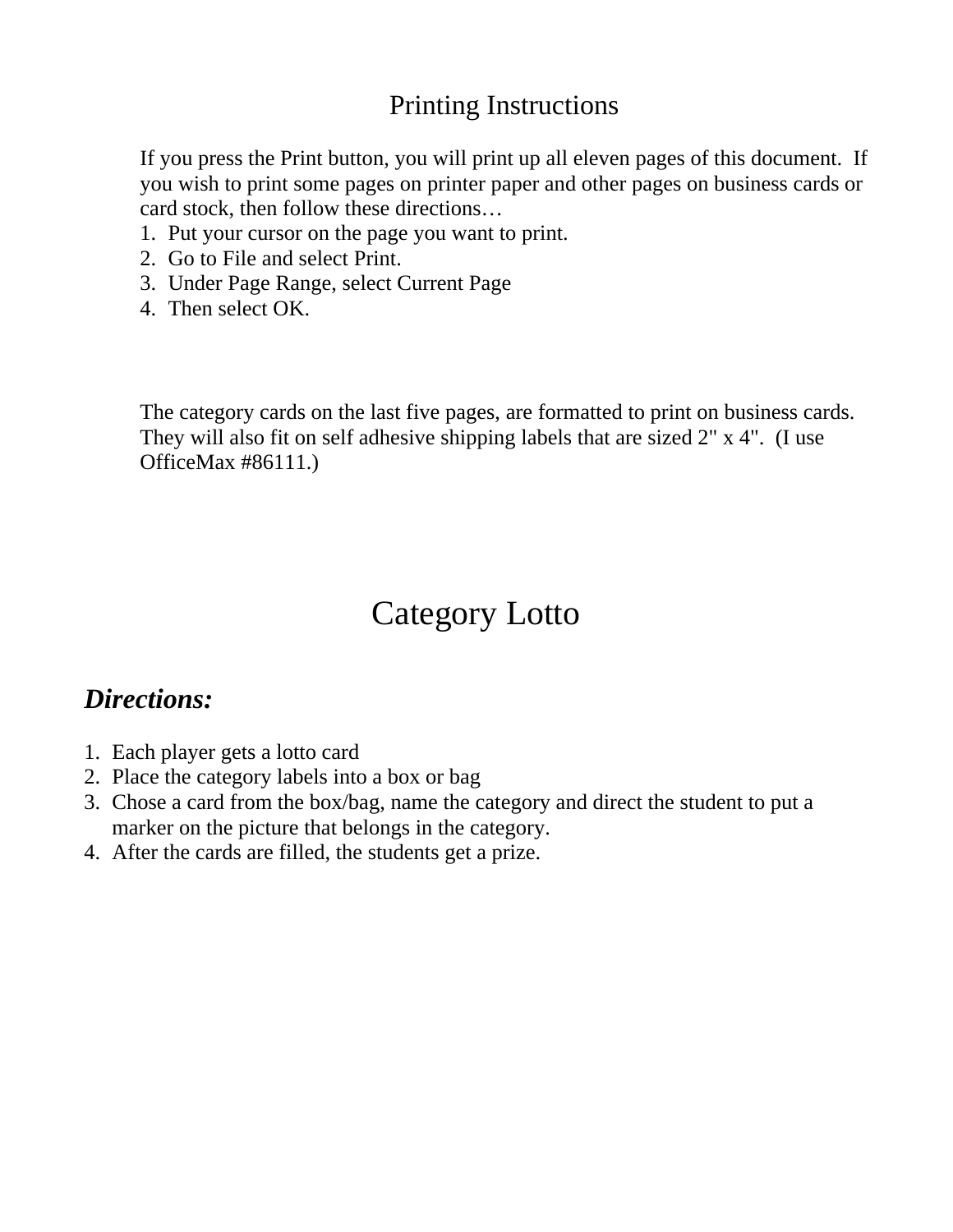

### **Category Lotto Game**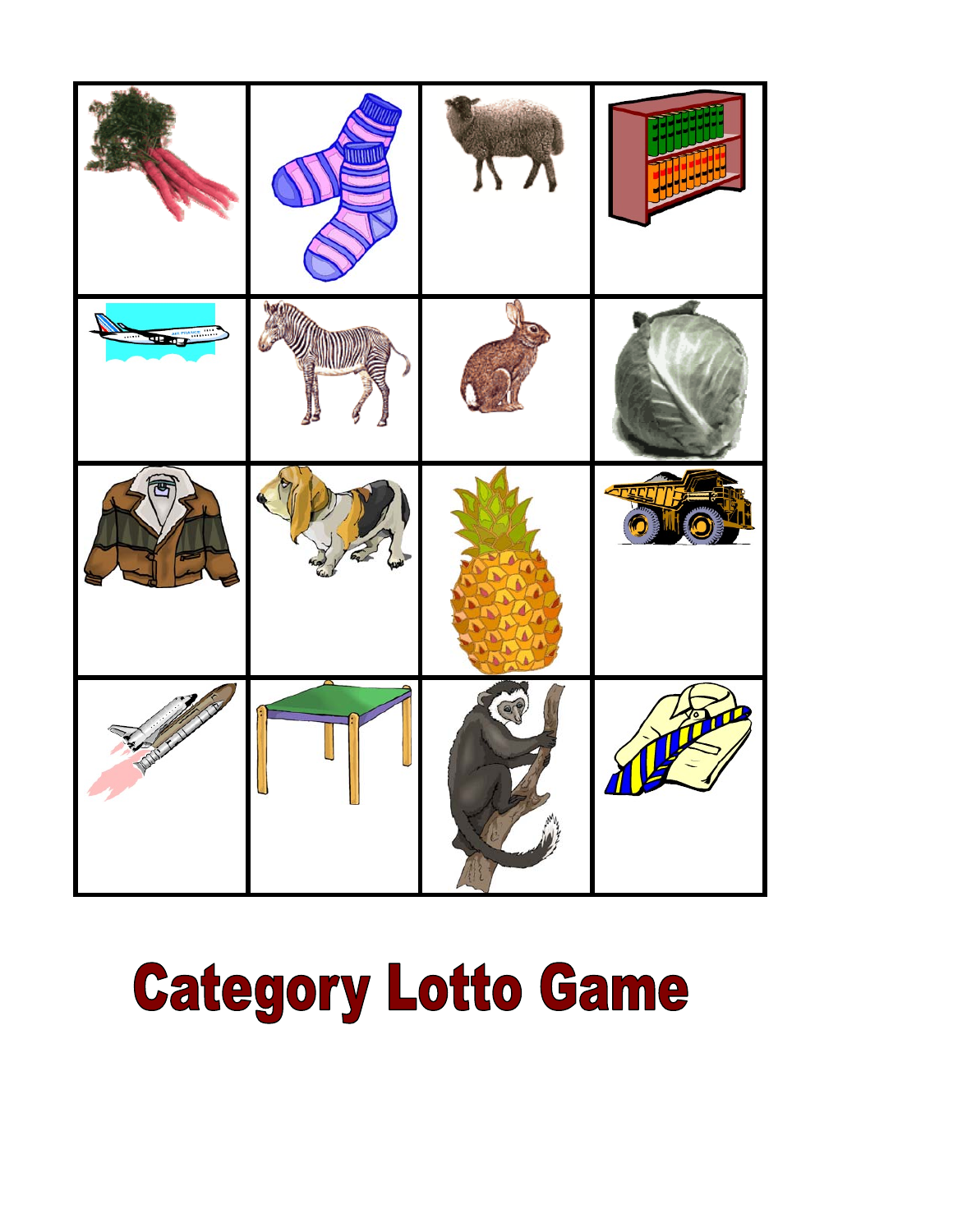

## **Category Lotto Game**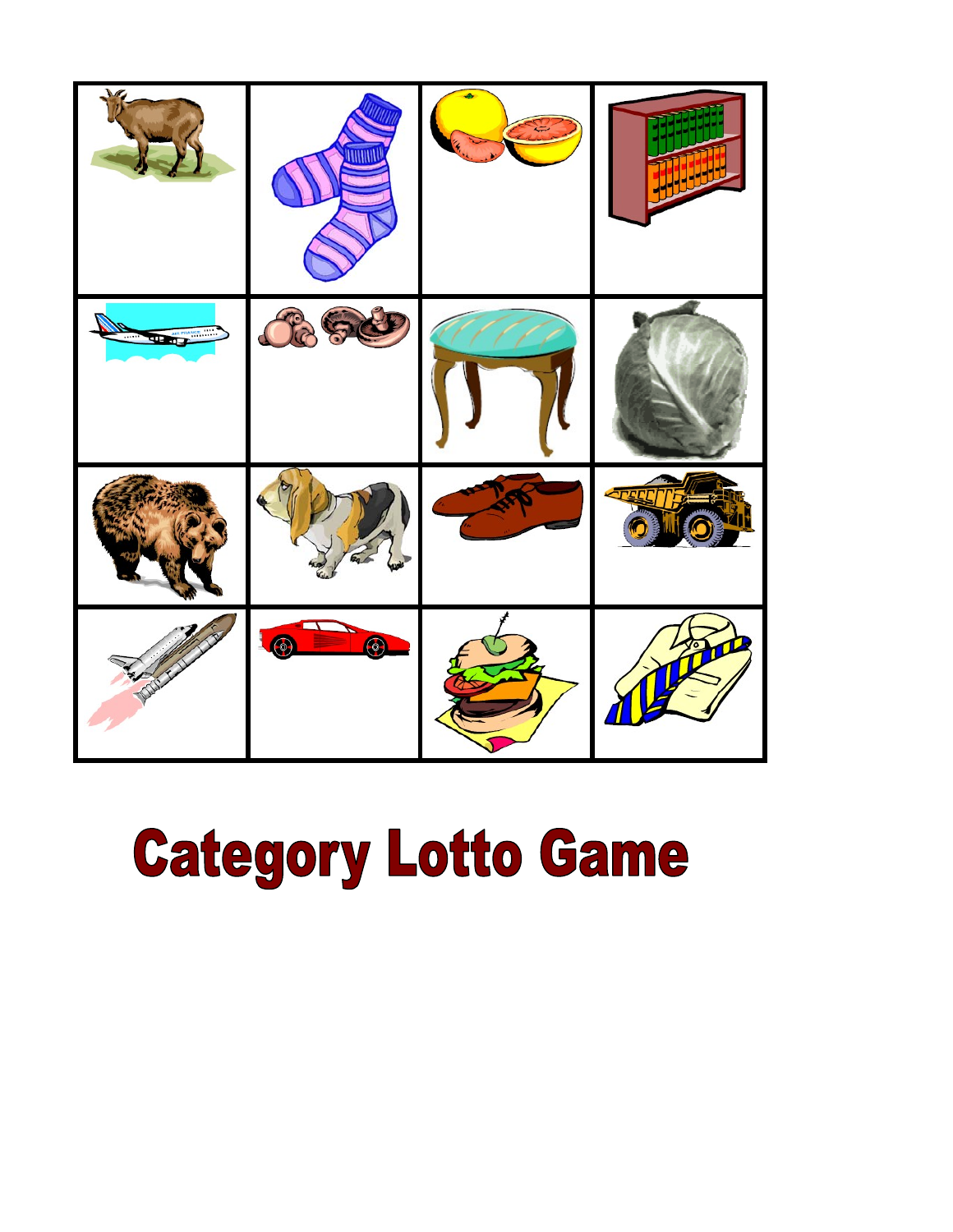

# **Category Lotto Game**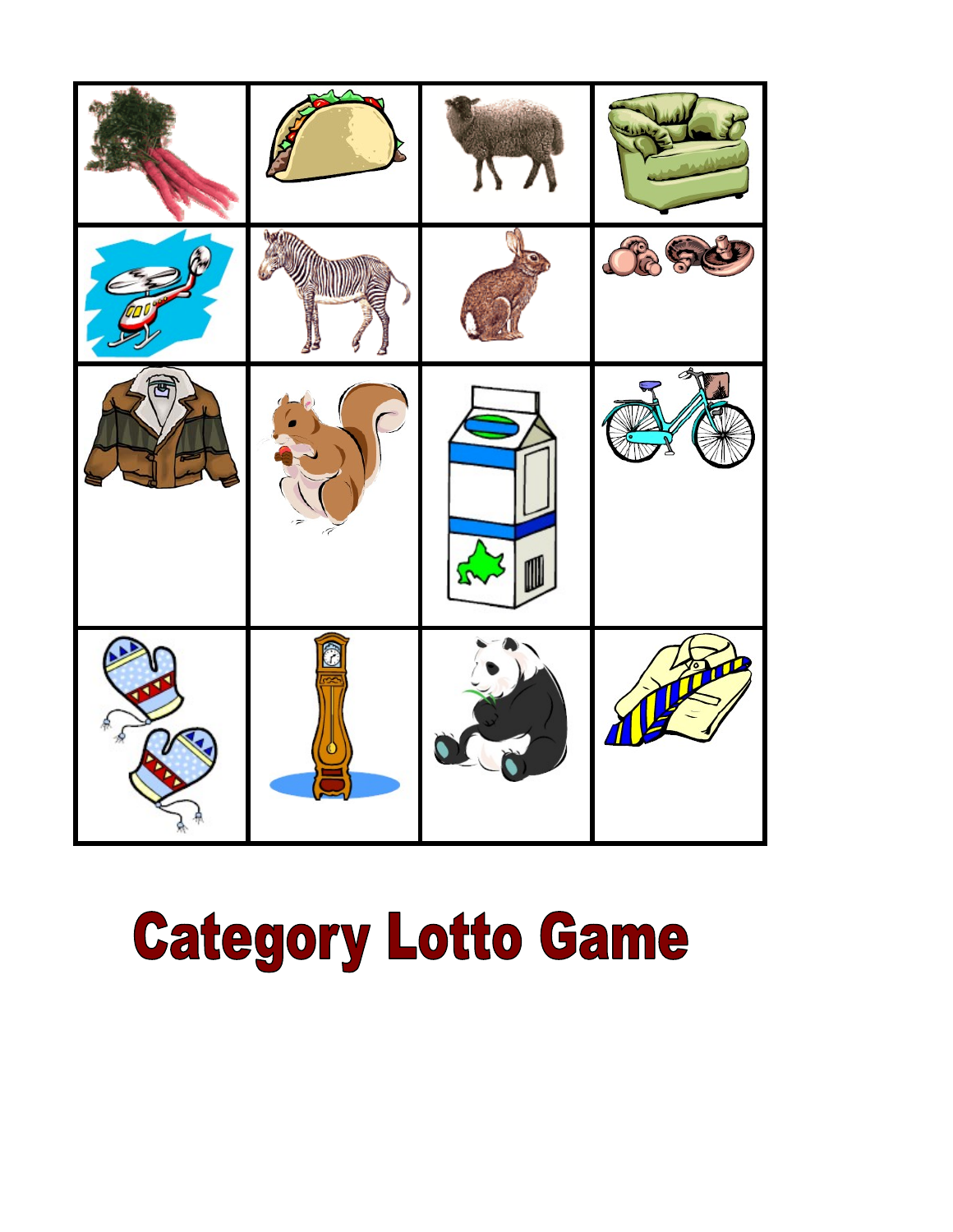### Jeopardy

#### *Directions:*

- 1. Print up the Jeopardy sheet.
- 2. Write point values on the backside. Place the cards on the table with point values facing up and questions or answers underneath.
- 3. The first student picks a category and gets the next point card available.
- 4. If the question is answered correctly, the student gets the point.

Variation: If the student gets the question correct with prompting, then give half of the points.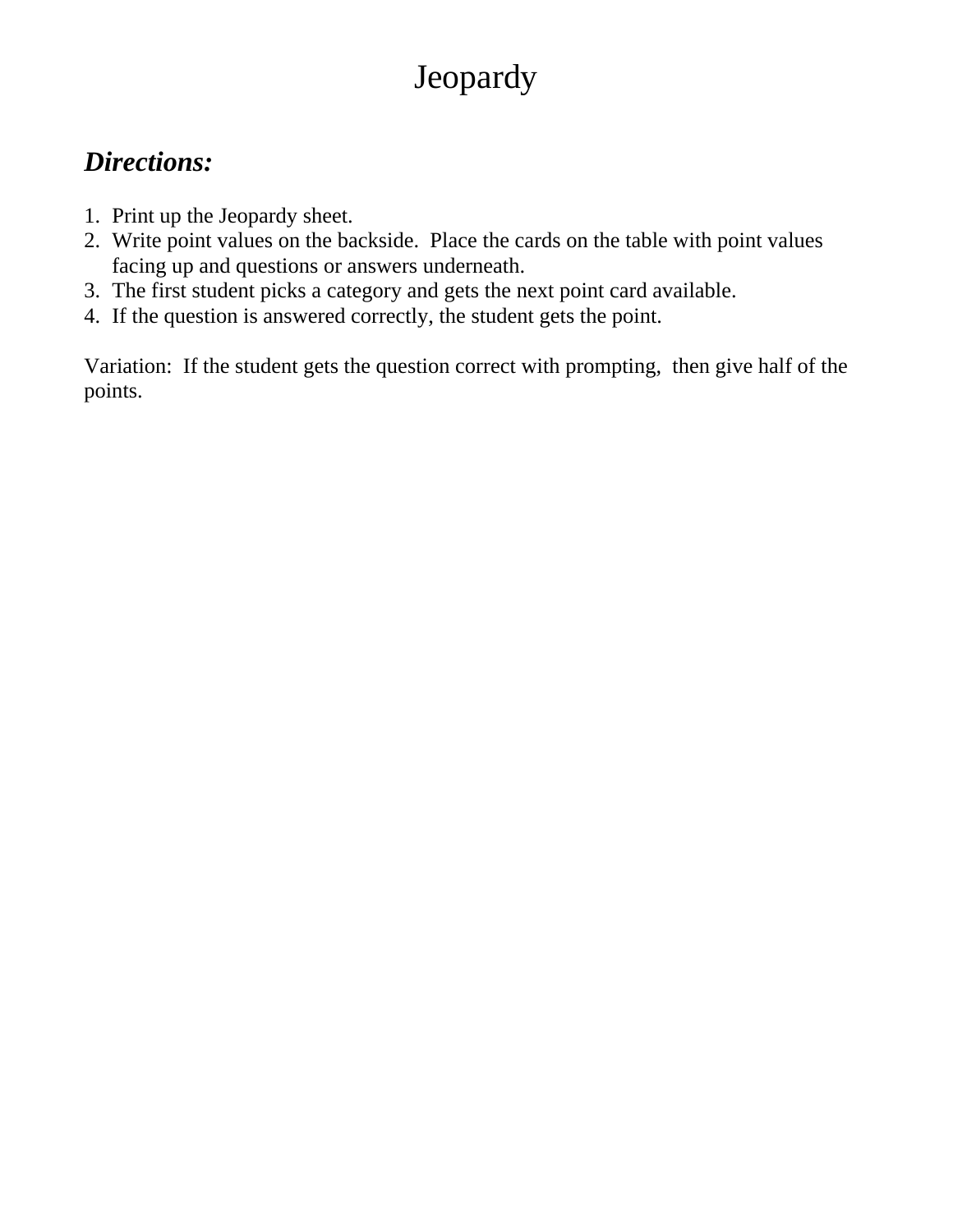# **Jeopardy for Older Kids**

| Clothes                                                                                                         | <b>Transportation</b>                                                   | Food                                                                 | Animals                                                                |
|-----------------------------------------------------------------------------------------------------------------|-------------------------------------------------------------------------|----------------------------------------------------------------------|------------------------------------------------------------------------|
| You wear them on your<br>hands. They have two<br>sections, one for the thumb<br>and one for the fingers.        | A four wheeled vehicle that<br>carries people                           | This orange colored root is<br>a vegetable.                          | A small soft furred four<br>legged domesticated<br>animal              |
| An outer garment worn for<br>protection.                                                                        | A powered heavier than air<br>flying vehicle with fixed<br>wings        | A beef burger served on a<br>bun                                     | A solid hoofed, four legged<br>mammal with a flowing<br>mane and tail. |
| Protective foot coverings<br>usually having a sturdy<br>sole.                                                   | A two-wheeled motor<br>driven road vehicle without<br>pedal propulsion  | A sweet creamy frozen<br>food usually flavored                       | <b>Broad</b> snouted<br>domesticated mammal                            |
| A suit of loose pants and<br>jacket for sleeping in.                                                            | An underground railway                                                  | The fruit of a tree, rounded<br>in form and with a edible<br>peeling | A small rodent with large<br>ears and a long tail                      |
| A strip of material worn<br>around the collar and tied<br>in a knot at the front with<br>the ends hanging down. | A truck with a body that<br>tilts or opens at the back<br>for unloading | Baked dough made from<br>flour eaten as a staple food.               | A hoofed, grazing animal<br>which usually has<br>branching antlers     |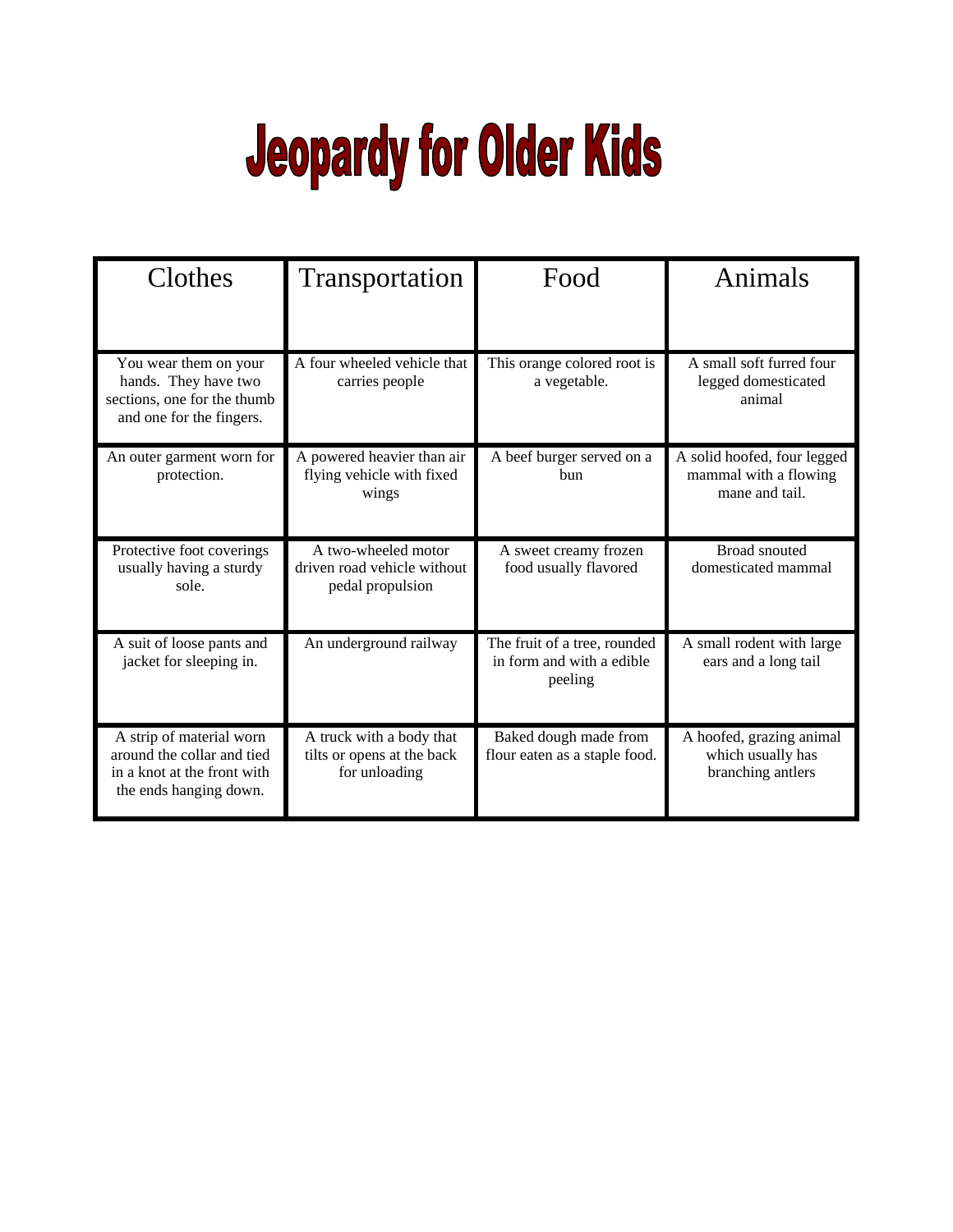# **Jeopardy for Younger Kids**

| Clothes                                              | Transportation                                                                  | Food                                                                                     | Animals                                                                 |
|------------------------------------------------------|---------------------------------------------------------------------------------|------------------------------------------------------------------------------------------|-------------------------------------------------------------------------|
| You wear them on your<br>hands when it's cold        | Grown ups usually drive<br>this                                                 | An orange colored<br>vegetable that grows under<br>the ground.                           | A small soft animal with<br>fur that says "meow"                        |
| You wear it over your<br>clothes to keep warm.       | You ride in it to travel<br>somewhere and it flies                              | A round piece of meat on a<br>bun and sometimes with<br>cheese.                          | A four legged animal that<br>you can ride on.                           |
| You wear them on your<br>feet                        | It has two wheels and you<br>pedal with your feet. Don't<br>forget your helmet. | A sweet creamy frozen<br>dessert that comes in<br>chocolate, vanilla, and<br>strawberry. | An animal that lives on a<br>farm, eats corn, and like to<br>get muddy. |
| You wear them to sleep in.                           | A train that travels under<br>the ground.                                       | The fruit of a tree that is<br>round and can be red,<br>yellow, or green.                | An animal that eats grass<br>and gives us milk                          |
| Men wear them around the<br>neck when they dress up. | A large truck opens at the<br>back and something will<br>fall out.              | Baked dough that you use<br>for making sandwiches or<br>toast.                           | An animal that has wool<br>and says, "baa".                             |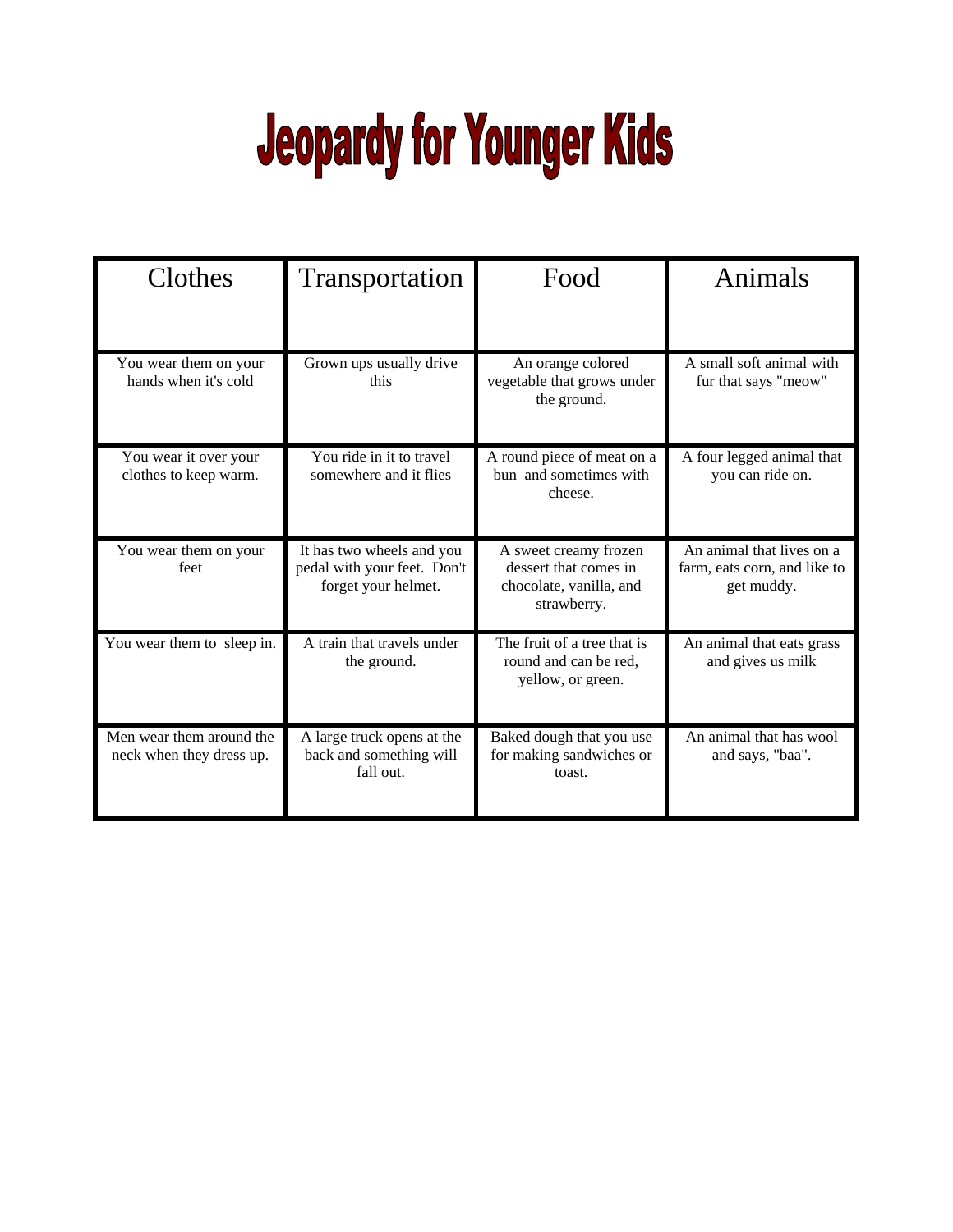### Category Pick Up

#### *Directions:*

- 1. Place a selected number of pictures out on a table (random pattern) face up. The players should be seated in such a way that they can all reach the pictures or tiles.
- 2. Have a stopwatch ready and a cup or other small receptacle in front of each child.
- 3. Tell the players they will have \_\_\_ seconds (45 works well for elementary age kids) to pick up as many of a certain kind of picture when you say "go". Emphasize that they should wait for you to say "go" - this allows processing time for those who need it and time for players to ask for repetition or clarification.
- 4. To level the playing field for kids with fine motor challenges have students pick one picture at a time and drop it into their cup before getting another.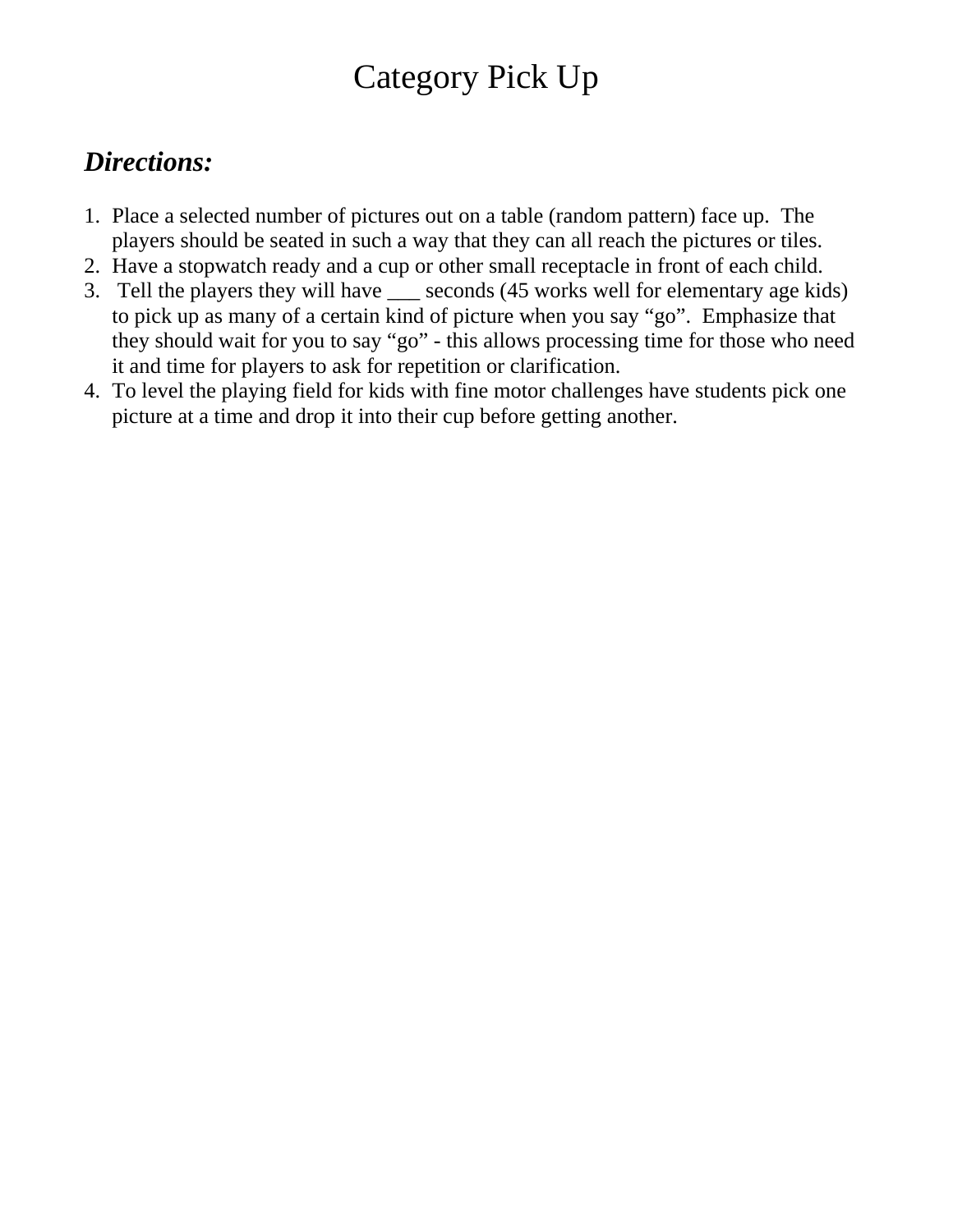









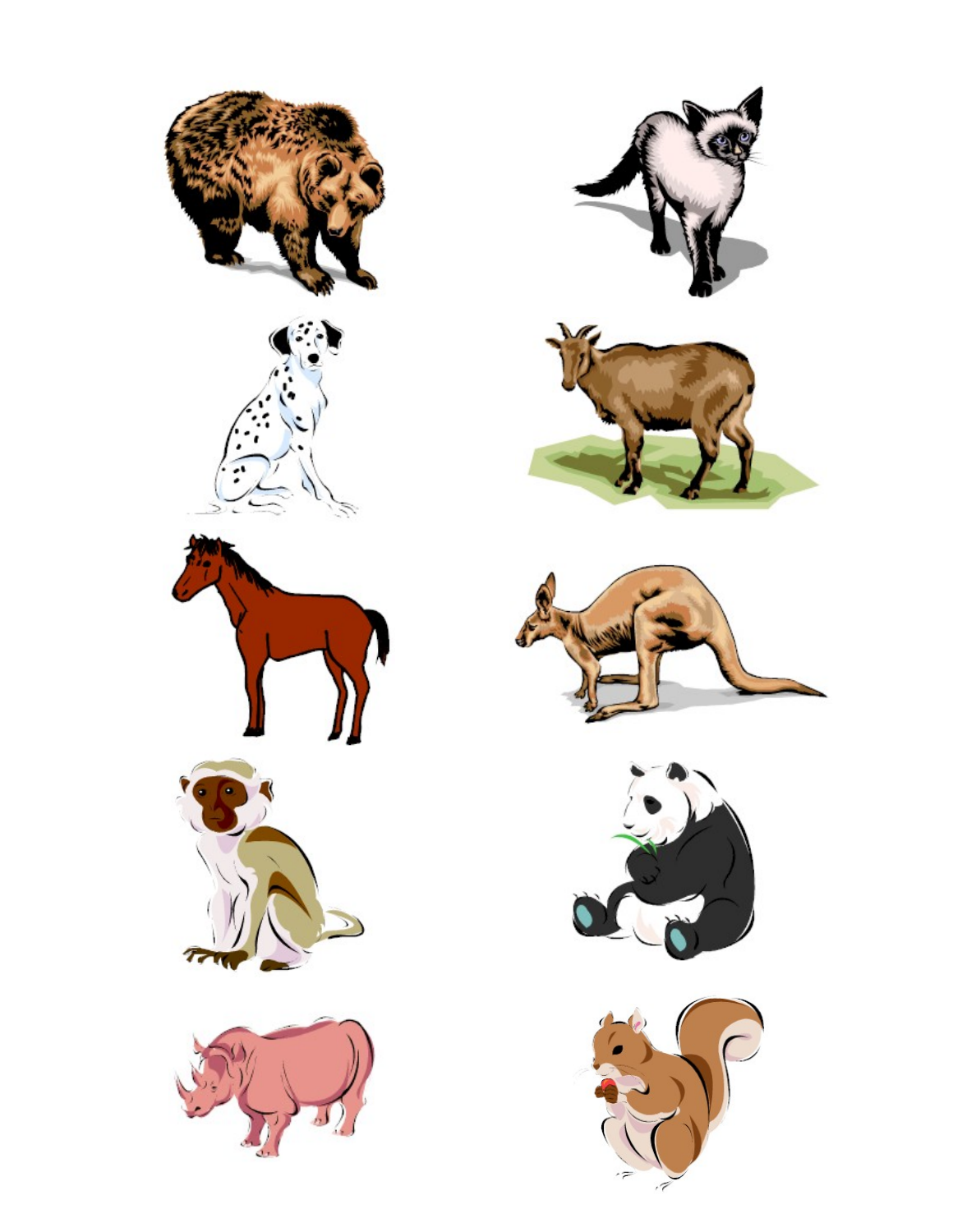

















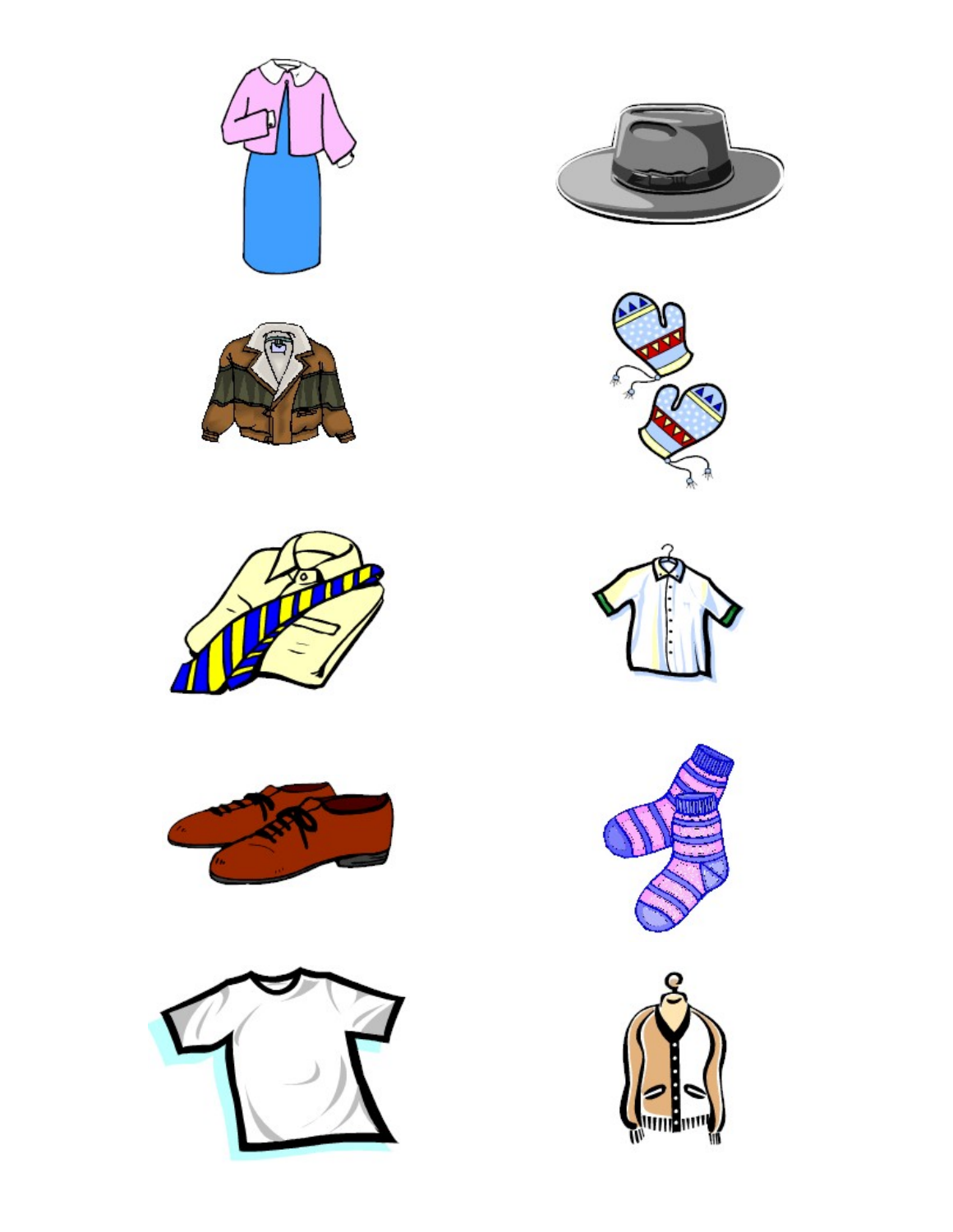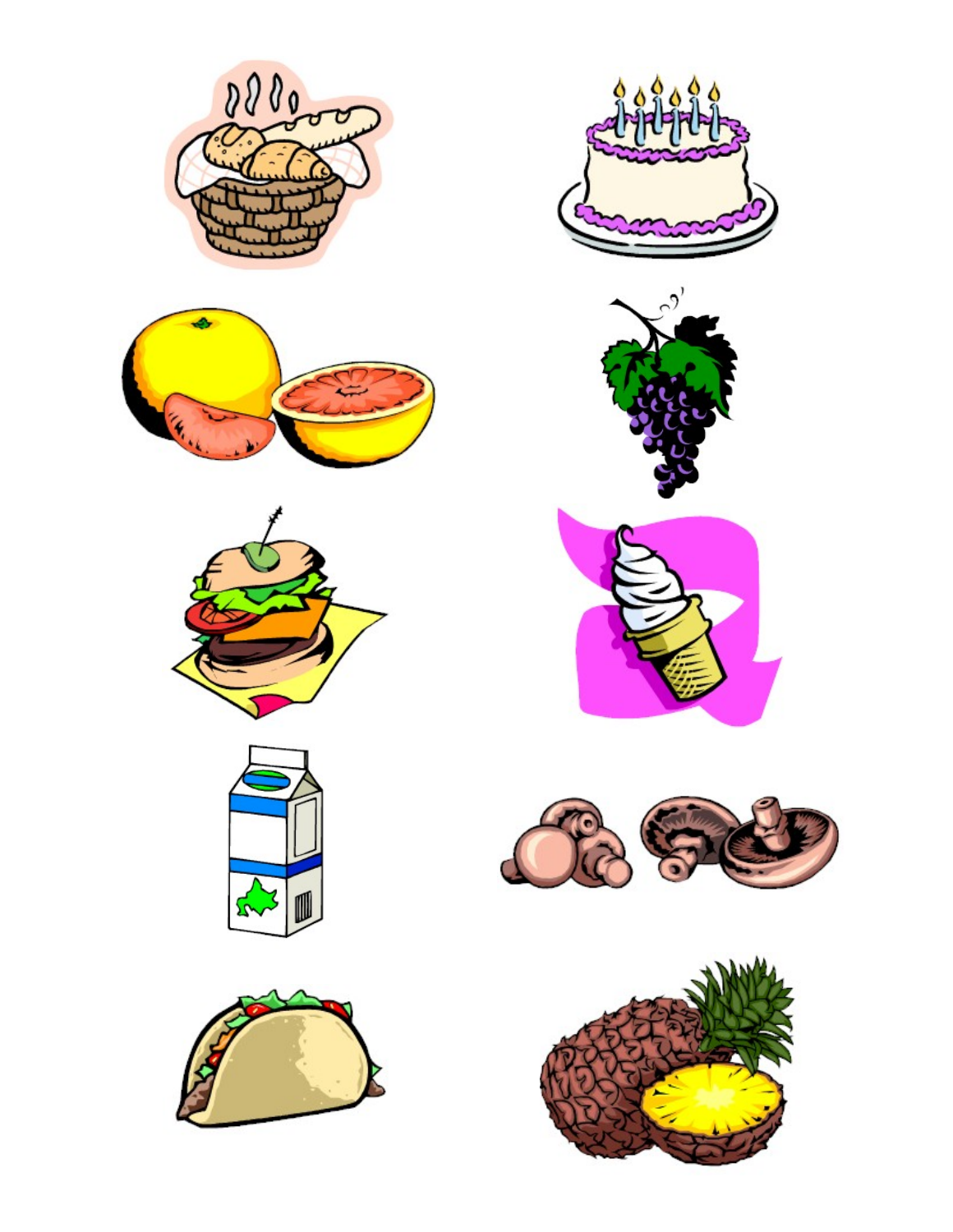